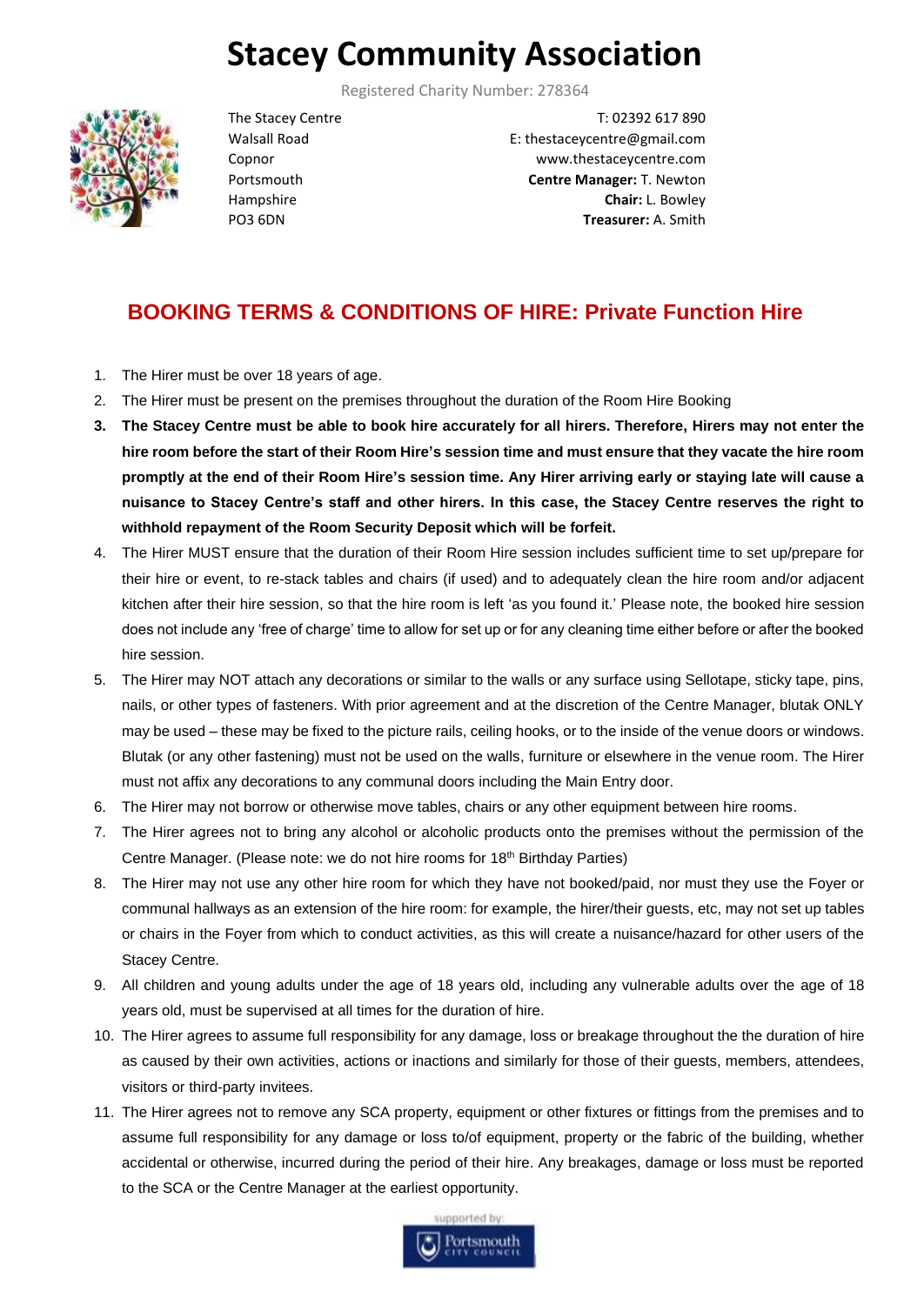- 12. For evening bookings, The Hirer must ensure that their event ends and their guests leave promptly no later than 11.00pm. Hirers are reminded that the Stacey Centre is located in a residential setting and we expect hirers and their guests to be courteous to our neighbours and not to cause a noise nuisance as they leave the premises.
- 13. The Hirer agrees to abide by the SCA's No Smoking policy. i.e. the whole venue including the gardens, orchard and the patio adjacent the Main Hall are all deemed smoke-free (including vaping): smoking is only allowed outside the building.
- 14. The Hirer agrees to vacate the hire room promptly at the end of the booking this includes ensuring that any thirdpart soft play, inflatables, DJ equipment or any other equipment provided by their third-party entertainer is also removed before the hire end time. The Hirer must ensure the hire room is left clean and tidy, to return any tables and chairs to their original location/storage area, to remove any waste/rubbish generated by their hire activities from the premises and having swept/mopped the floor as necessary, so that the hire room is in the same condition as when the hire commenced. [Note: Full cleaning materials including a broom, dustpan & brush, mop, washing up liquid, antibacterial spray, and tea towels are available for The Hirer's use, located to each kitchen. The upstairs kitchen and Main Hall kitchen also have vacuum cleaners for hirer use.]
- 15. The Hirer agrees to do nothing that will bring either the SCA or Portsmouth City Council into disrepute, including exhibition of lewd behaviour or nakedness and is required to be respectful and courteous to other Stacey Centre users including SCA staff and volunteers and to local residents.
- 16. The Hirer will not sell goods on the premises unless written permission has been provided by the Centre Manager.
- 17. The Hirer agrees that neither the Stacey Community Association (SCA) nor Portsmouth City Council will be held liable whatsoever for any costs, claims or damages arising out of any accident or incident occurring in any part of The Stacey Centre, either inside or on the exterior grounds including the car park that may occur within the duration of the hire.

#### **Health & Safety Compliance:**

- 18. At the start of your hire session, you will be given a Health & Safety induction by a member of The Stacey Centre's team which you must advise your guests/attendees of. This will include:
	- Identification of the Emergency Exit routes and exits
	- Operation of the Main Entry Door/Mag Lock
	- Location of Emergency First Aid kit (in Main Hall kitchen, Upper Hall kitchen, Meeting Room & Lounge kitchen)
	- Location of Fire Extinguishers
- 19. For the safety and security of all hirers: the Main Entry door operates on a Mag lock so that entry to the property cannot be gained by unauthorised personnel.
	- Exiting from inside the building (including in the event of an emergency) is gained by pressing the 'Press to Exit' button inside the entrance.
	- Hirers should plan to have someone attend the Main Door to allow their guests to enter the premises at the appropriate time.
	- Hirers must only admit their own invitees on to the premises.
	- Should guests leave the premises, they will be unable to gain entry unless the hirer or another guest activates the 'Press to Exit' button (from inside the foyer) to open the door.
	- The Main Entry door must not be propped open for any period of time as this will burn out the motor
	- The Main Entry door must not be left with the Mag Lock de-activated as this may compromise security and safeguarding for other hirers who may be on the premises.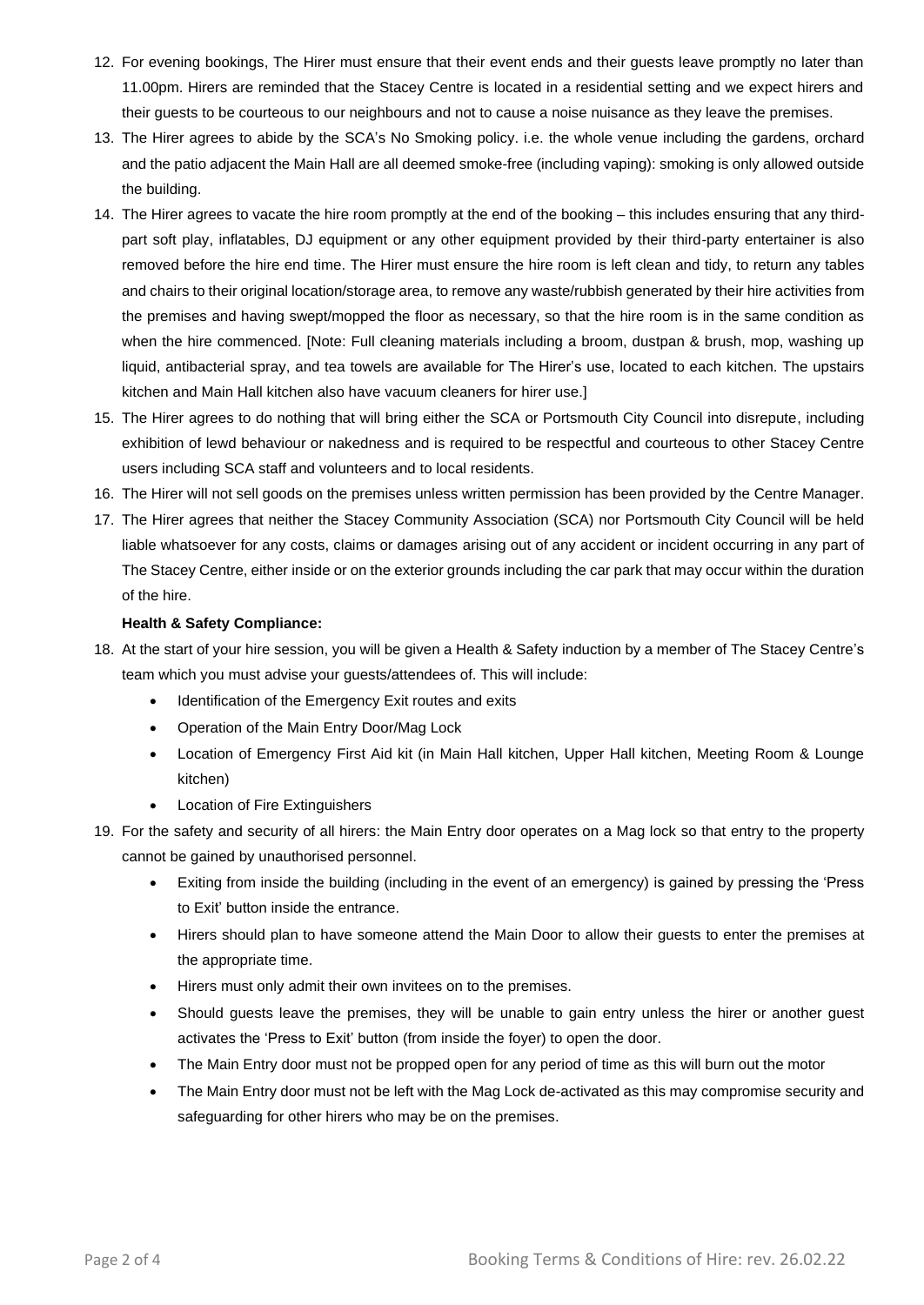20. *Hampshire & Isle of Wight Fire & Rescue Service* and Portsmouth City Council have risk assessed the premises to identify the maximum capacity of personnel in each room. It is a legal requirement to ensure that the maximum number of personnel (i.e. adults plus children) are not exceeded. It is the HGL's responsibility to deny admittance and/or to ensure persons leave the premises if the following numbers are likely to be exceeded:

|                                     | <b>Maximum Capacity</b>                             |
|-------------------------------------|-----------------------------------------------------|
| Main Hall                           | 80 seated OR 120 standing                           |
| Main Hall: Kids Bouncy Castle Party | 50 seated $+$ 5 standing OR 30 seated & 35 standing |
| Lounge                              | 36 seated $+$ 4 standing OR 60 standing             |
| Meeting Room                        | 12 seated $+ 2$ standing                            |
| <b>Upper Hall Studio</b>            | 60 seated OR 80 standing                            |
|                                     |                                                     |

- 21. To comply with good health & safety procedures and to comply with our duty of care for all hirers, please note that the Foyer's size means it is not suited as a waiting room for a building that has a maximum capacity of 250+ people. Therefore, it may not be used to store prams, buggies, bicycles, scooters, bags, or any other equipment, etc., as this may create a potential hazard in the event of an emergency or may create a fuel source in the event of a fire. The Hirer and their guests must store any prams or buggies within their hire room. Please note that bicycles must not be brought inside the premises and should be securely locked to the bike racks outside.
- 22. To ensure compliance with current Health & Safety legislation, the Hirer must report any identified potential dangers or health and safety hazards and any accidents to the Centre Manager at the earliest opportunity.
- 23. The Hirer must ensure that any electrical equipment (including but not limited to DJ sound/musical equipment, pc, monitors, overhead projectors, etc) brought onto the premises have been suitably tested for safety and hold a valid electrical testing certificate (Portable Appliance Test –PAT) otherwise they must not be brought onto the premises.
- 24. The Hirer may not bring or use any of the following items onto the premises:
	- Portable heaters, fans or air conditioning units
	- Any items of a combustible nature or with naked flames: this includes smoke machines, popcorn makers, disposable barbecue units, gas barbecues, chafing dishes or similar

## **Fees, Invoices & Payments**

- 25. For all private function or party hirers a **non-refundable £ 25 booking deposit** is required to secure the booking date for all private function/party hires, with the **balance due no later than 14 days before hire**.
- 26. For all private function or party hirers a standard **room security deposit of £ 50** is required to be paid at the time of the balance being due. [Note: we reserve the right to increase this to £100 if alcohol is brought onto the premises]
- 27. The Room Security Deposit will be fully reimbursed to the hirer within 48 hours of hire provided that:
	- no damage, breakages or other loss has been incurred by the Centre during the hire period caused by The Hirer, their guests, or other function attendees *and*
	- provided that no nuisance has been caused to Stacey staff, other hirers or our immediate neighbours for example by the Hirer entering the hire room early or remaining in the hire room beyond the end of their hire time *and*
	- provided all tables and chairs have been re-stacked to the appropriate storage *and*
	- providing the hire room and adjacent kitchen have been cleaned and floor swept and, (if necessary) mopped clean and that any crockery, cutlery etc has been washed, dried and put away
	- The security deposit will be withheld either in part or full to reimburse the SCA for the cost of repairs/replacements and to cover additional admin/staffing costs incurred to rectify any of the above issues.
	- After hire, the hirer must email the Association, stating their account name, number and sort code to enable the Association's Treasurer to refund the room security deposit: thestaceyassocaition@gmail.com